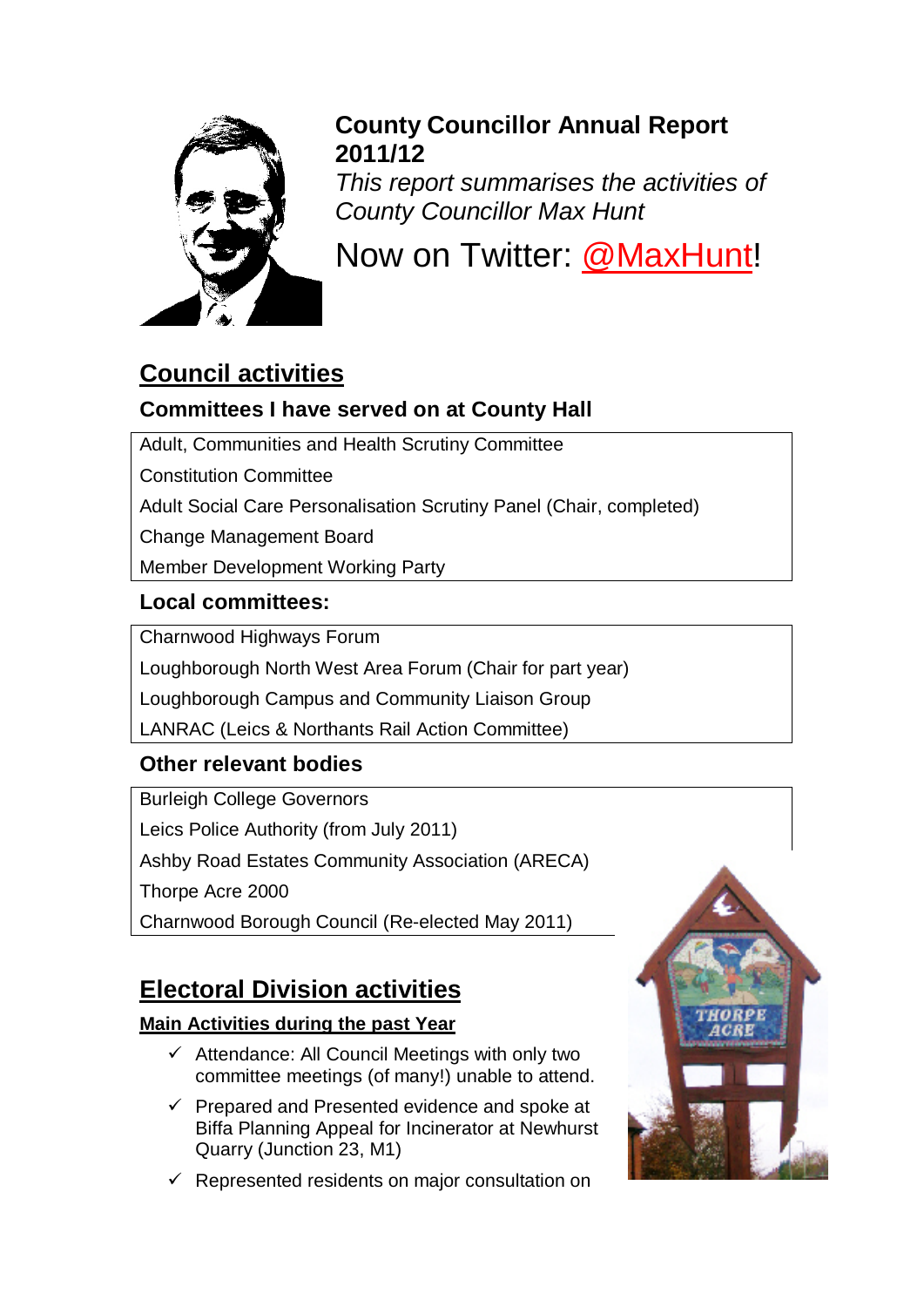Residents Parking Proposals for West Loughborough

- $\checkmark$  Obtained some further protection of Patrolled Crossing at Booth Wood School.
- $\checkmark$  Continued to lead a local campaign against an Incinerator (EfW) at Junction 23.
- $\checkmark$  Installed more roadside salt boxes in Loughborough.
- $\checkmark$  Inner Relief Road success
- $\checkmark$  Represented local and county interests on various Olympic and Paralympic Working Parties and volunteered as steward.
- $\checkmark$  Had several meetings with staff and NUT members over possible transitions to Academies.
- $\checkmark$  Obtained some mitigation to impact of LFRS smoke training on Alan Moss Road properties.
- $\checkmark$  Represented residents on NHS Walk-in Centre Consultation
- $\checkmark$  Cycle signage system for Loughborough completed.
- $\checkmark$  Liaised with LCC transport planning engineers and residents over traffic management plans for town related to current and future possible developments from CBC.
- $\checkmark$  Contributed to plans for Charnwood Forest Regional Park
- $\checkmark$  Researched effects of Article 4 Direction (HMOs) on Division.
- $\checkmark$  Visited Children's homes in County to assess future plans.
- $\checkmark$  Visited Loughborough Police Station to assess future of building.
- $\checkmark$  Meetings with Johnny Monks including with Thorpe Hill.
- $\checkmark$  Loughborough wins Regional Britain in Bloom (Working Party Member)
- $\checkmark$  Regular newsletters to residents, surgeries and ward walks.
- $\checkmark$  School visits including appointment of new Principal at Thorpe Hill
- $\checkmark$  See also my various public questions to Council throughout year.

#### **Priorities for the immediate future are:**

- o Protection for Garendon Park and countryside surrounding Loughborough.
- o 'Soft landing' for school reorganisation in town.
- o More facilities for young people.
- o Maintain and improve quality social care to older and disadvantaged people.
- o Monitor NHS services and challenge where cuts bite.
- o Assist voluntary organisations where possible.

#### **Matters raised personally in Scrutiny and Questions:**